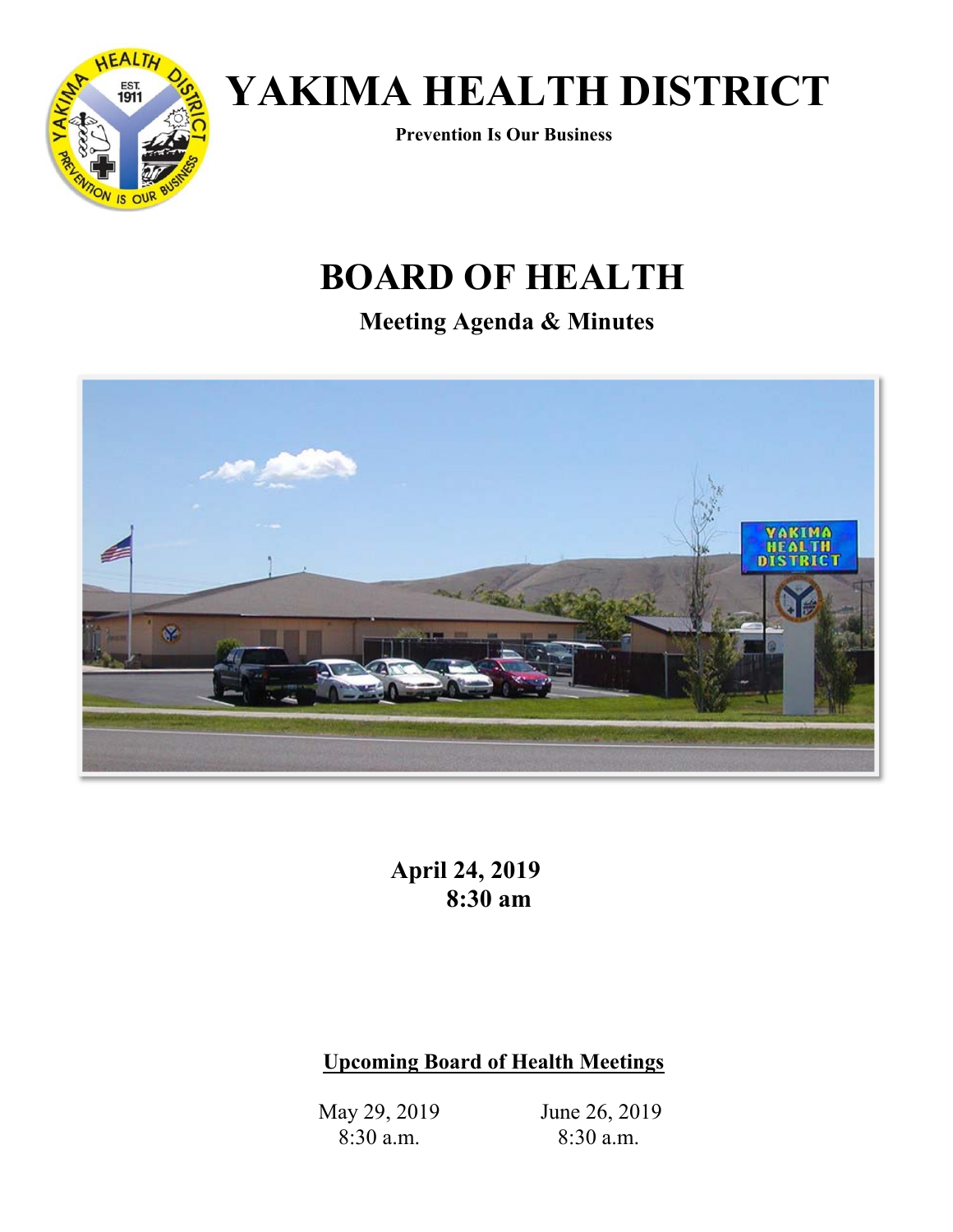

 **Prevention Is Our Business** 

### **Board of Health Agenda Wednesday, April 24, 2019**

- 1. **Call meeting to order:** 8:30a.m.
- 2. **Introductions of guest/staff**
- 3. **Audience Participation**
- 4. **Consent Agenda- Motion** to approve all items listed with an asterisk **(\*)** are considered routine by the Health Board and will be enacted by one motion. There will be no separate discussion of these items unless a Board Member requests, in which event the item will be removed from the Consent Agenda and considered in its normal sequence on the agenda.

**\*** March 27, 2019 Yakima Health District (YHD) Board of Health minutes

- **\*** Payment of accounts payable and payroll issued in March in the amount of \$468,094.73
- 5. **YHD Spotlight** YHD Partnerships presented by Lilian Bravo, Director of Public Health Partnerships
- 6. **Board Business:** André Fresco
	- **a. Board Status of Dr. Kay Funk Strategic Goal:** *Improved Efficiency & Effectiveness;* **Board Input:** *Board Awareness*
	- b. **Point-of-Sale System for YHD Strategic Goal:** *Improved Efficiency & Effectiveness;* **Board Input:** *Board Awareness*
- 7. **Financial Report:** Chase Porter March 2019 (**pages 7-13**) **Motion:** to approve the Financial Report for the month of March 2019

#### **Department Reports**

- 8. Chief Operating Officer: Ryan Ibach
- 9. Health Officer: Dr. Teresa Everson
- 10. Disease Control: Melissa Sixberry
- 11. Environmental Health: Ryan Ibach
- 12. Public Health Partnerships: Lilian Bravo
- 13. Other Business:
- 14. Adjourn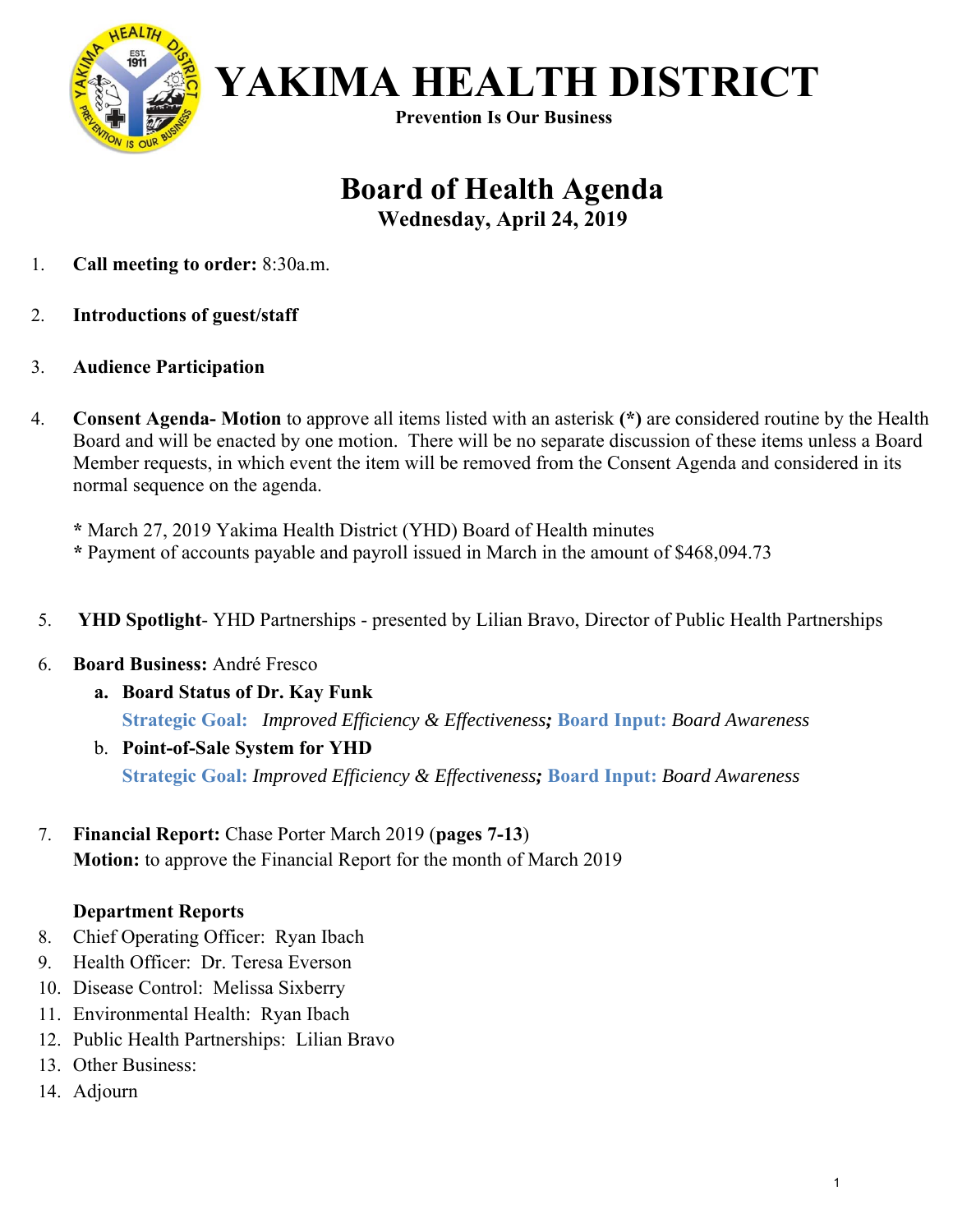

Prevention Is Our Business

## **Board of Health Minutes**

March 27, 2019

1. Meeting called to order by Chair, Gail Weaver, at 8:30 a.m.

#### **PRESENT**

#### **ABSENT**

 Norm Childress, Commissioner Barbara Harrer, City Representative Renee Bouchey, Citizen Member Gail Weaver, Citizen Member, Board Chair Ron Anderson, Commissioner Dr. Kay Funk, City Representative Mike Leita, Commissioner

#### **Yakima Health District (YHD) STAFF**

#### **GUESTS AND PRESS**

Lilian Bravo Dr. Teresa Everson Andre Fresco Ryan Ibach Holly Myers Chase Porter Melissa Sixberry

#### 2. **WELCOME AND INTRODUCTIONS -** None

#### 3. **AUDIENCE PARTICIPATION -** None

| 4. CONSENT AGENDA: MOTION Gail Weaver                 | <b>MOVE TO APPROVE: Renee Bouchey</b> |
|-------------------------------------------------------|---------------------------------------|
| entertained a motion to approve the March 2019 Yakima | <b>SECOND: Barbara Harrer</b>         |
| Health District Consent Agenda.                       | $\checkmark$ Approved                 |
|                                                       | $\Box$ Declined                       |
|                                                       | $\Box$ Amend                          |

#### **The following items were adopted upon approval of the consent agenda:**

- February 27, 2019 Yakima Health District Board of Health Minutes
- Approval of accounts payable and payroll issued in February 2019 in the amount of \$448,085.75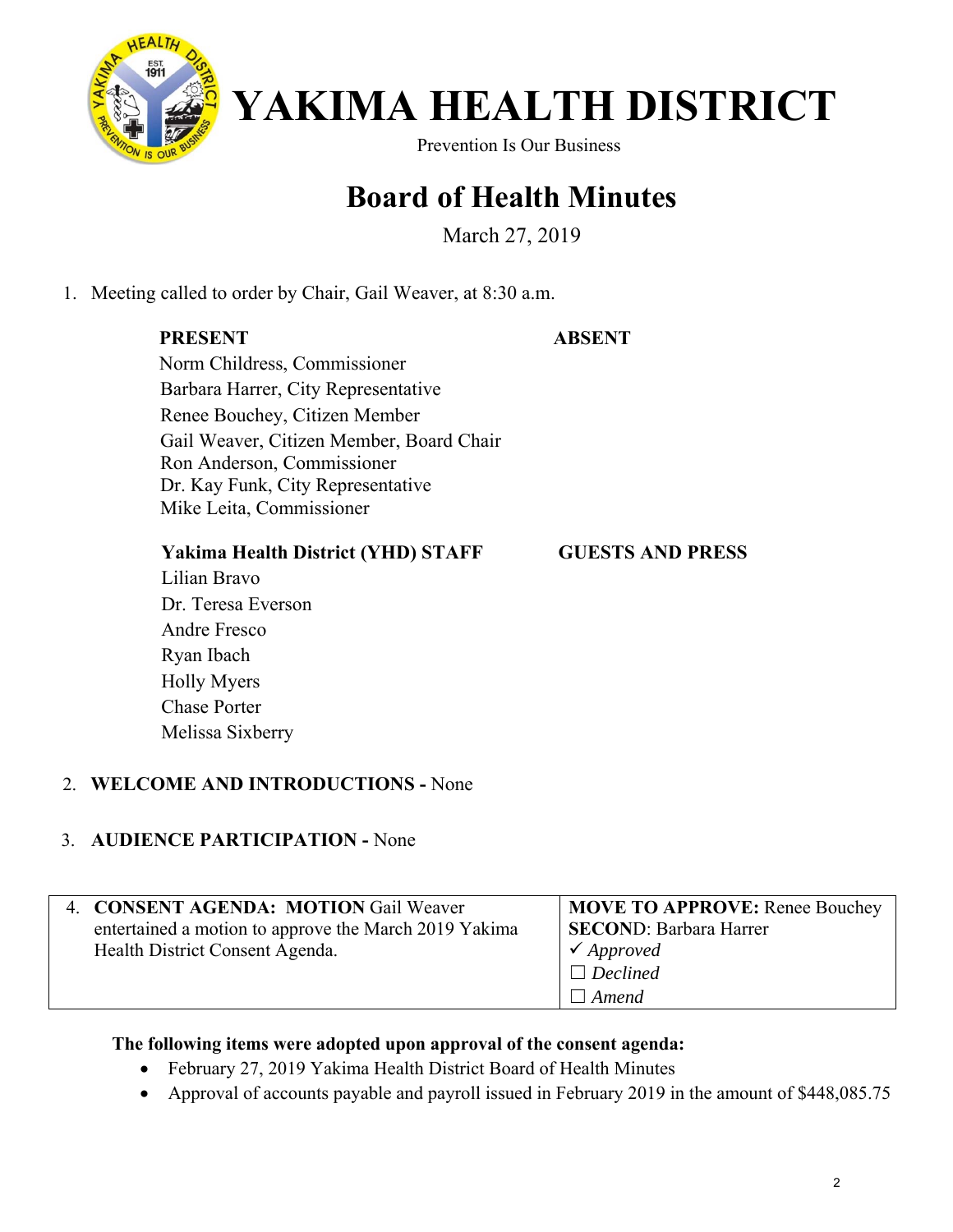

Prevention Is Our Business

- 5. **YHD SPOTLIGHT-** Services to the County, Cities and Towns Presented by Melissa Sixberry, Director of Disease Control. This presentation may be found on the Yakima Health District (YHD) Board of Health webpage.
- 6. **BOARD BUSINESS:** Andre Fresco, Yakima Health District (YHD) Executive Director
	- a. **Resolutions Approving Contracts for the Public Health Officer and the TB Consultant Strategic Goal:** *Strengthen Mandated Services;* **Board Input:** *Board Review and Decision*  Health Officer contract has built-in annual increases.

| <b>MOTION:</b> To approve Resolution 2019-1 and Resolution | <b>MOVE TO APPROVE: Dr. Kay Funk</b> |
|------------------------------------------------------------|--------------------------------------|
| 2019-2. Contracts for Dr. Teresa Everson, Health Officer   | <b>SECOND:</b> Ron Anderson          |
| and Dr. Chris Spitters, TB Consultant.                     | $\checkmark$ Approved                |
|                                                            | $\Box$ Declined                      |
|                                                            | Amend                                |

b. **Enterprise Resource Planning (ERP) and Point-of-Sale Systems** 

**Strategic Goal:** *Improved Efficiency & Effectiveness;* **Board Input:** *Board Awareness* The Board of County Commissioners approved purchasing a new financial accounting system called Work Day. YHD will be using this new system, will contribute financially to the purchasing of the system, and will be involved in the development of this system. YHD will be working with the County to make sure that all systems affected by Work Day can be integrated. Also working with the County to find the best point of sale system that fits both the needs of YHD and the County. YHD is ready to move forward on a new point of sale system but only with the support of the County.

#### 7. **FINANCIAL REPORT**: Chase Porter January 2019 **(pages 7-13)**

#### **February 2019 Budget Summary**

We had a loss in revenue of approximately \$24K for the month of February. Our year-to-date excess revenue is \$54K.

#### **February 2019 Revenue and Expenditures**

- Annual budgeted revenues and expenditures are \$6.5M and \$6.6M, respectively.
- Year-to-date budgeted revenue and expenditures are both \$1.1M.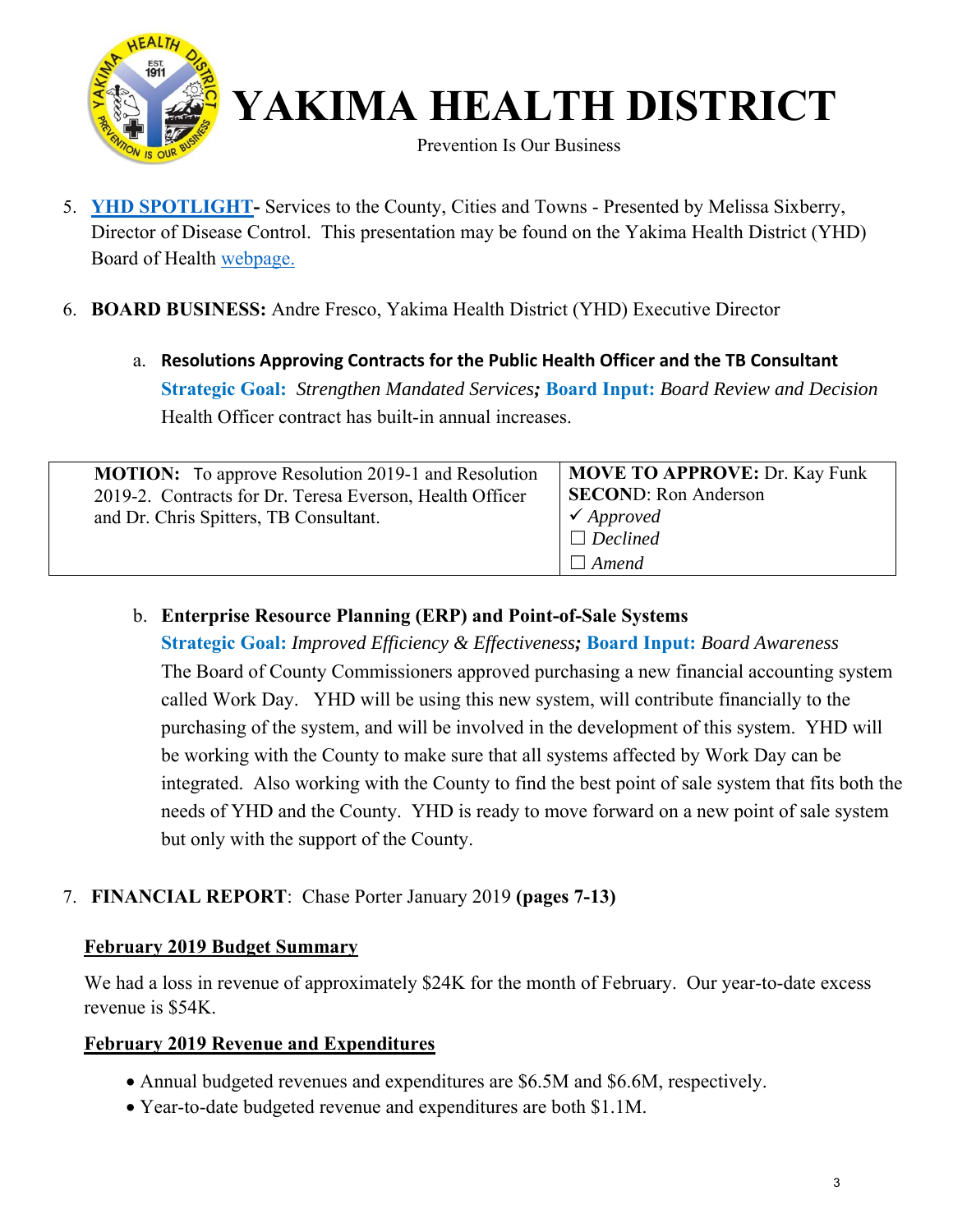

Prevention Is Our Business

Year-to-date actual revenue and expenditures are \$948K and \$893K, respectively.

#### **Program Updates** please see **(pages 13-14)**

HIV PrEP and Adult Viral Hepatitis Programs (351 & 352) submitted a request for a \$200K grant.

EH Programs are historically down financially at the beginning of the year, but they do recover throughout the year.

Medication take back boxes were purchased for \$3K from the Enhanced Budget.

Using Foundational Public Health Services (FPHS) funding for a variety of programs that include Information Systems (110), Strategic Planning and Partnerships (113) and Vector (550).

| <b>MOTION:</b> Gail Weaver entertained a motion to approve | MOVE TO APPROVE: Ron Anderson |
|------------------------------------------------------------|-------------------------------|
| the financial report for the month of February 2019.       | <b>SECOND: Barbara Harrer</b> |
|                                                            | $\checkmark$ Approved         |
|                                                            | $\Box$ Declined               |
|                                                            | $\Box$ Amend                  |

#### 9. **CHIEF OPERATING OFFICER:** Ryan Ibach

There are currently two job openings at YHD. Advertisement for the Environmental Health Specialist position will be closing on March 31<sup>st</sup> and the advertisement for the Administrative Assistant position will be closing on April 14<sup>th</sup>.

Looking into the possibility of staying open during the lunch period. This will provide better service to the community and avoid a large rush of clients when we open after lunch. YHD currently closes for lunch from 12:30pm to 1:30pm. If we do stay open during lunch, it will start in June or July.

#### 10. **HEALTH OFFICER**: Dr. Teresa Everson

#### **Measles**

73 total cases at this point. Only 1 new case last week. Clark County is no longer in incident command. Dr. Everson distributed a data sheet on the outbreak.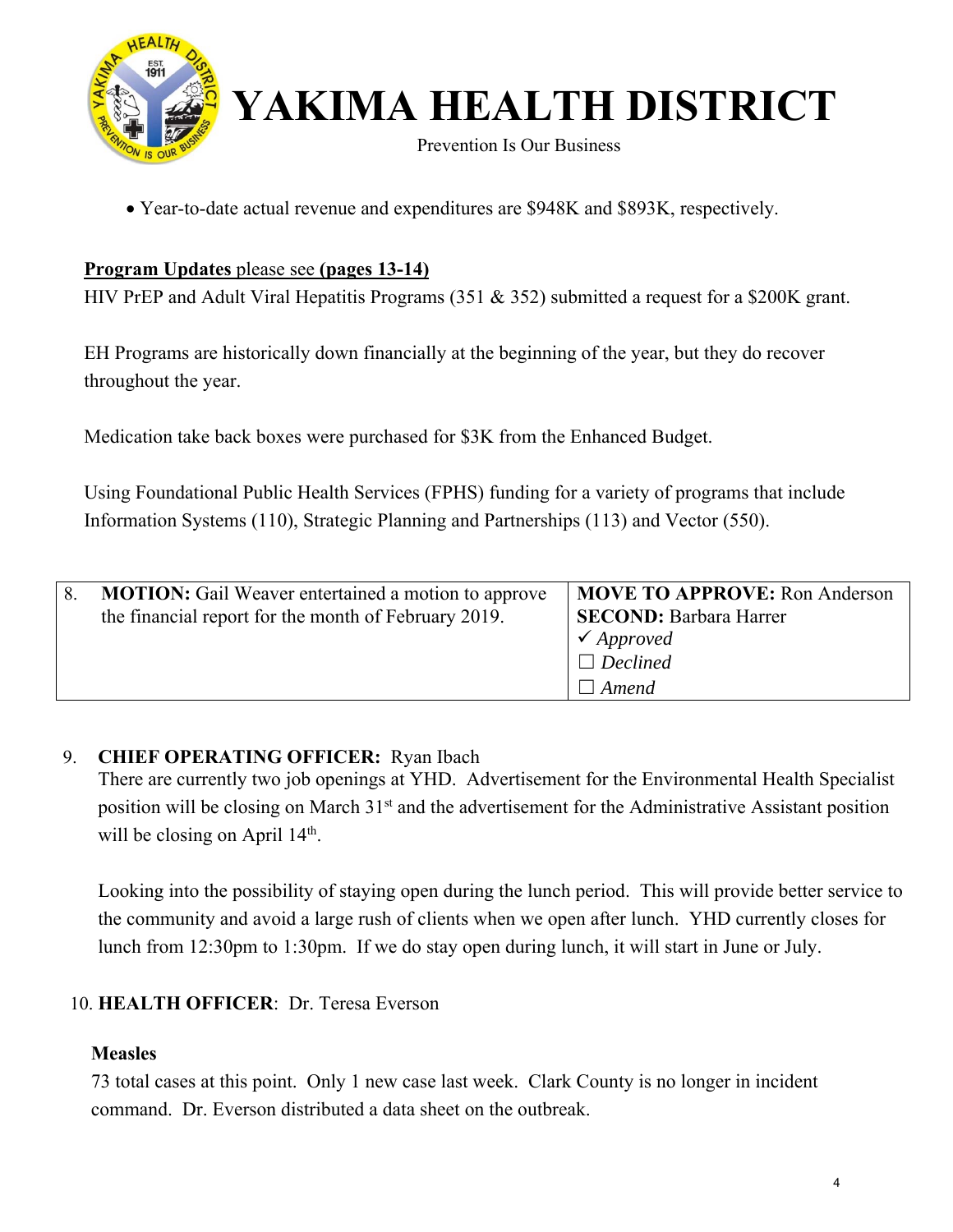

Prevention Is Our Business

#### **Flu**

The spike in flu cases is later this year than last year. There have been no flu deaths in Yakima County this year and 46 deaths in WA State this year compared to 293 deaths last year. It is still not too late to get a flu shot.

#### **Public Health and Flooding**

When it comes to flooding, most people think of the common problems like drinking well contamination, sewage in the flood waters, and vector control issues but emergency preparedness plans are also important. For example, planning how to direct the flood waters, having a supply of bottled water available, and making sure to have an evacuation plan.

#### 11. **DISEASE CONTROL**: Melissa Sixberry

#### **Tuberculosis**

YHD is managing 2 new active TB cases in 2019 and still managing 4 cases from 2018.

#### **Needle Exchange**

 Program will be expanding to Toppenish. Toppenish City Council voted to approve the expansion of services to Toppenish. Services will be offered in Toppenish starting in late April or early May and will be every Tuesday from 12pm to 2pm.

#### 12. **ENVIRONMENTAL HEALTH (EH):** Holly Myers

#### **Wildfire Smoke**

YHD is working with multiple agencies to create a community plan that can be used by all local health jurisdictions, throughout the State, with the goal of having consistent messaging and resources available. The group is also working on creating a closure plan for outdoor events such as Fairs and Community Days if the air quality, due to wildfire smoke, is at certain levels.

#### **Winter Storm Effect on Cows**

Twice per month the YHD, WSDA, and the Conservation District are conducting joint inspections of the composting piles at 2 dairies that had a large number of cow mortalities. There will be a report of the findings once the inspections are complete.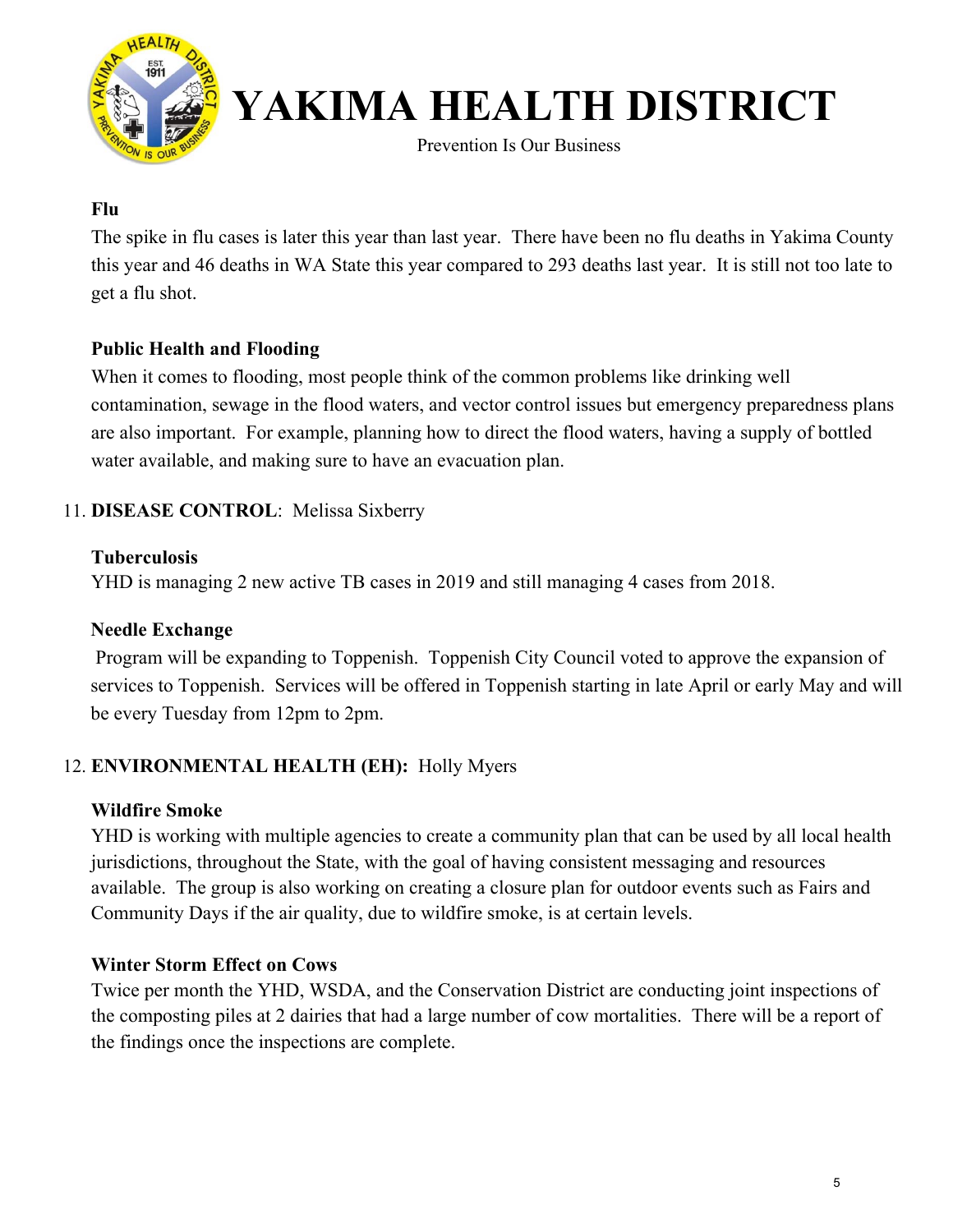

Prevention Is Our Business

#### 13. **PUBLIC HEALTH PARTNERSHIPS:** Lilian Bravo

#### **BCCHP**

During a recent BCCHP funded screening, a patient was found to have colon cancer. BCCHP staff were able to ensure this patient was enrolled into the Medicaid Treatment Program. This will ensure that the patient will be able to obtain treatment until the patient is found to be cancer-free.

#### 14. **Other Business**

Ron Anderson shared that there was a food truck event at Skateland where over 1000 people attended which shows the confidence the public has in the health standards of food vendors.

| 15. MOTION: Gail Weaver entertained a motion to adjourn | MOVE TO APPROVE: Norm Childress |
|---------------------------------------------------------|---------------------------------|
| the meeting at $10:07a$ .m.                             | <b>SECOND: Barbara Harrer</b>   |
|                                                         | $\checkmark$ Approved           |
|                                                         | $\Box$ Declined                 |
|                                                         | Amend                           |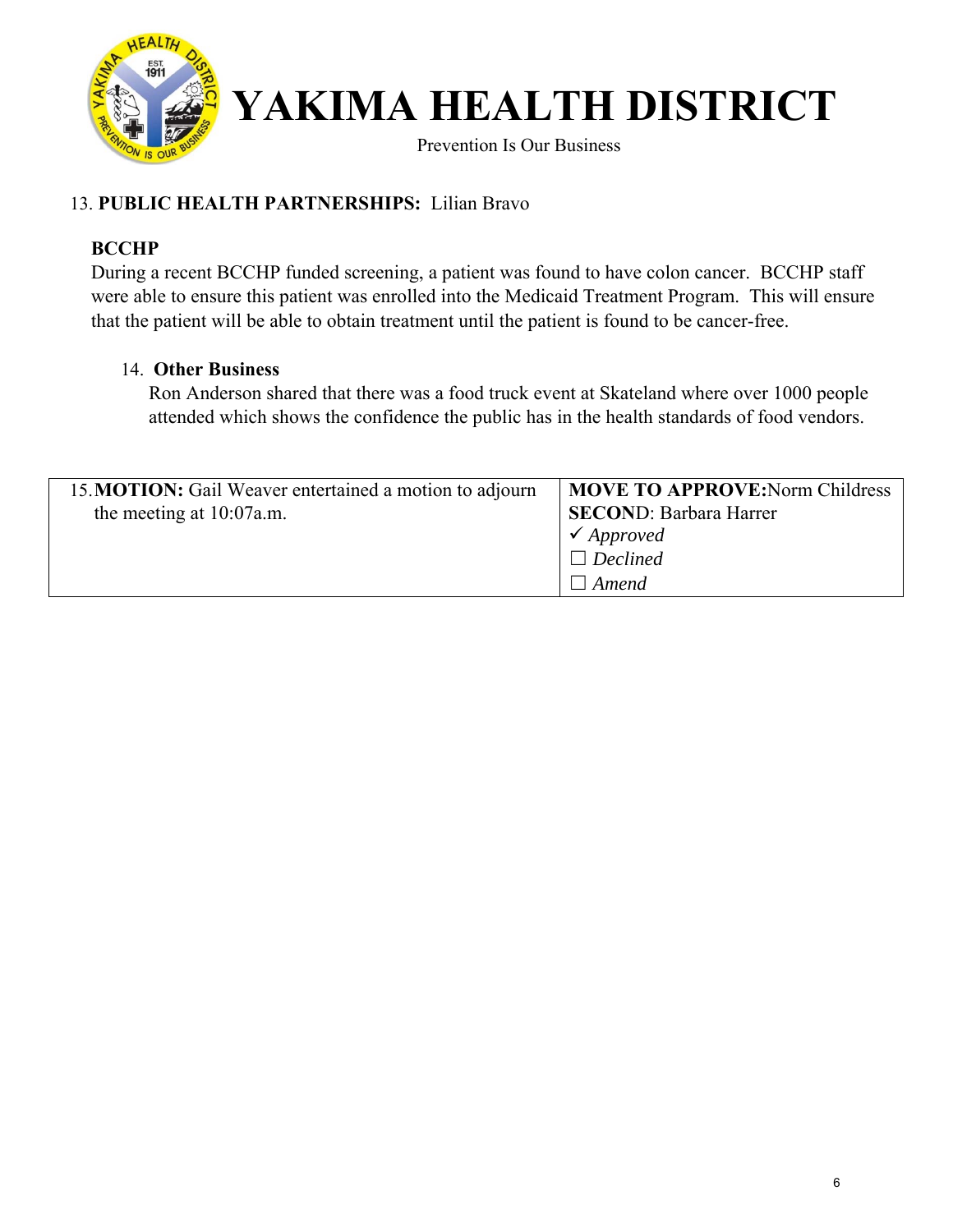#### **YAKIMA HEALTH DISTRICT BOARD OF HEALTH VOUCHERS APPROVAL**

The following vouchers/warrants are approved for payment:

| Fund 625-01 - From General Ledger Report (FMS) |               |              |
|------------------------------------------------|---------------|--------------|
| A/P Batch & Cash Voucher#                      | <b>Amount</b> |              |
| 2/28/2019 B#392301                             | \$271.71      |              |
| 3/15/2019 B#392309                             | \$117,701.80  |              |
| 3/25/2019 B#392675                             | $-5359.02$    |              |
| 3/29/2019 B#392728                             | \$143,877.39  |              |
| <b>Indirect Costs- Yakima County</b>           | \$2,142.67    |              |
| <b>GIS Fixed cost</b>                          | \$574.83      |              |
| <b>Technology Services Cost</b>                | \$13,010.75   |              |
| Inter-Fund 113906                              | \$1,392.44    |              |
| Inter-Fund 113978                              | \$49.36       |              |
| Inter-Fund 114185                              | \$152.10      |              |
|                                                |               |              |
| Total Claims & Warrants, above                 |               | \$278,814.03 |
| Payroll Remittance to Key Bank<br>B#113810     | \$68,436.90   |              |
| 93618                                          | \$164,828.52  |              |
| 93800                                          | \$13,463.24   |              |
| 93802                                          | $-58,832.15$  |              |
| 93805                                          | $-$48,790.81$ |              |
| 113793                                         | \$175.00      |              |
| Total payroll paid this month                  |               |              |
| <b>Total Payroll</b>                           |               | \$189,280.70 |
| <b>TOTAL PAYMENTS</b>                          |               | \$468,094.73 |

All of the above February & March expenditures are approved for payment in the amount of **\$468,094.73** this 24th day of April 2019.

**\_\_\_\_\_\_\_\_\_\_\_\_\_\_\_\_\_\_\_\_\_\_\_\_\_\_\_\_\_\_\_\_** 

 **Board of Health Chair**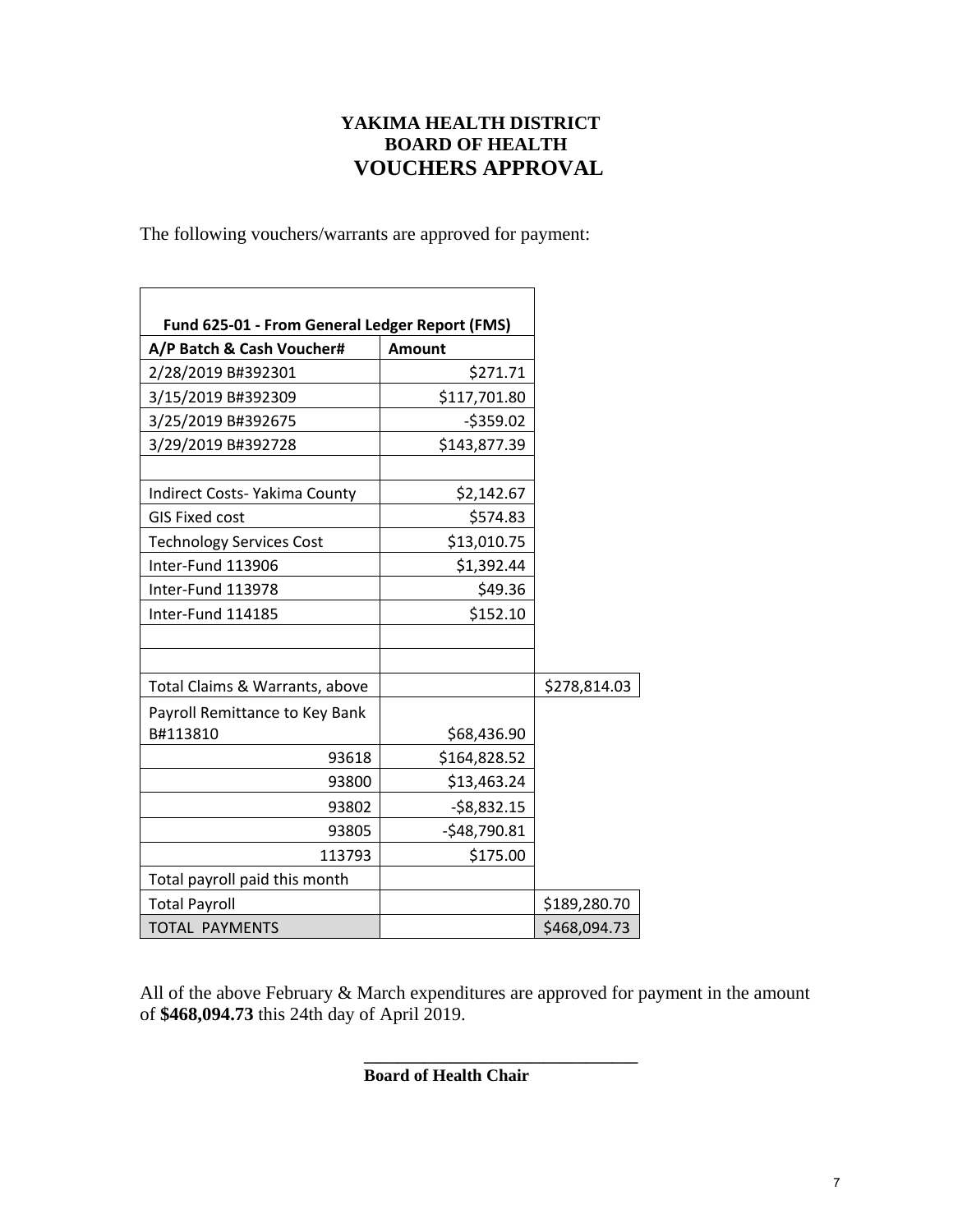

Yakima Health District 1210 Ahtanum Ridge Drive Union Gap, WA 98903 Phone  $(509)$  249-6549 Fax (509) 249-6649

#### **YAKIMA COUNTY HEALTH DISTRICT**

**For the month of March 2019**

### **REVIEW OF PRELIMINARY FINANCIAL STATEMENTS**

#### **25.00% OF THE BUDGET**

| Year to date: as of February 2019    | Net Income (Loss)        | 54,277  |
|--------------------------------------|--------------------------|---------|
| For the Month of March 2019- ACTUALS | <b>Net Income (Loss)</b> | 56,859  |
| subtotal                             |                          | 111,136 |
| <b>Prior period adjustment</b>       |                          | $\sim$  |
|                                      |                          |         |
| <b>March 2019</b>                    | <b>Net Income (Loss)</b> | 111,136 |

#### **Budget to Actual comparison- Year to date as of 3/31/2019**

|                                                  | Revenue             |        | <b>Expenditures</b>   |        |
|--------------------------------------------------|---------------------|--------|-----------------------|--------|
| Fiscal Year 2019 Total Adopted Budget            | 6,469,128           |        | 6,589,516             |        |
| <b>Allocated Budget YTD</b>                      | 1,617,282           |        | 1,647,379             |        |
| Budget % to total adopted budget                 | 25.00%              |        | 25.00%                |        |
|                                                  |                     |        |                       |        |
| <b>Subtotals Actuals</b>                         | 1,522,892           | 23.54% | 1,411,747             | 21.42% |
| Actuals - Pass Thru Programs (Indirect Costs)    | $\Omega$            |        | 9                     | 0.00%  |
| <b>Total Actuals</b>                             | 1,522,892           |        | 1,411,756             |        |
| Total actuals % to total adopted budget          | 23.54%              |        | 21.42%                |        |
|                                                  |                     |        |                       |        |
| Actual compared to total adopted budget          | (4,946,236)         |        | (5, 177, 760)         |        |
| <b>Actual compared to allocated budget - YTD</b> | (94, 390)           |        | (235, 623)            |        |
|                                                  | Actual Revenue is   |        | Actual Expenditure is |        |
| As of March 31, 2019                             | less than budget by |        | less than budget by   |        |
|                                                  | this amount         |        | this amount           |        |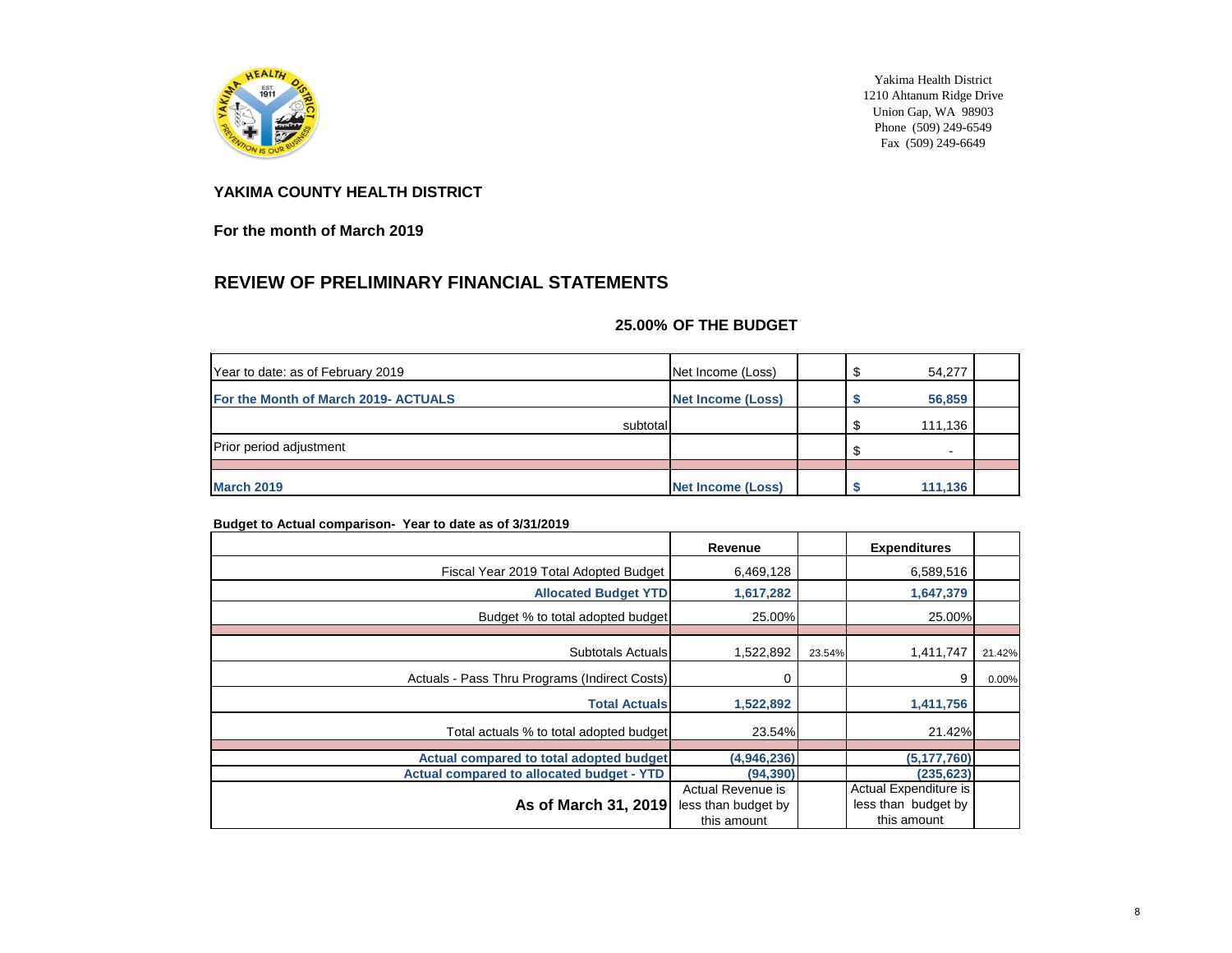

### **Yakima Health District**

**Income Statement**

| LE BO<br><b>March 2019</b>              |               | <b>Monthly</b> |                       |               | Year-to-Date  | <b>Year-End</b>   |             |           |  |
|-----------------------------------------|---------------|----------------|-----------------------|---------------|---------------|-------------------|-------------|-----------|--|
|                                         |               |                |                       |               |               |                   |             | 9 Mo's    |  |
|                                         | <b>Actual</b> | <b>Budget</b>  | <b>Difference</b>     | <b>Actual</b> | <b>Budget</b> | <b>Difference</b> | 2019 Budget | Remaining |  |
| Revenue                                 |               |                |                       |               |               |                   |             |           |  |
| <b>Public Health Funding</b>            | 87,707        | 87,707         | (0)                   | 263,120       | 263,121       | (0)               | 1,052,482   | 789,362   |  |
| <b>Foundational Public Health</b>       |               | 11,577         | (11, 577)             |               | 34,731        | (34, 731)         | 138,923     | 138,923   |  |
| Federal                                 | 153,543       | 69,529         | 84,014                | 233,197       | 208,588       | 24,609            | 834,350     | 601,153   |  |
| <b>State</b>                            | 8,681         | 24,586         | (15,905)              | 72,834        | 73,759        | (924)             | 295,034     | 222,200   |  |
| Yakima County                           | 12,500        | 12,500         |                       | 37,500        | 37,500        |                   | 150,000     | 112,500   |  |
| Fees, Permits Licensing                 | 108,045       | 105,221        | 2,824                 | 291,011       | 315,663       | (24, 652)         | 1,262,651   | 971,640   |  |
| <b>Developmental Disabilities</b>       | 192,102       | 213,853        | (21, 752)             | 544,290       | 641,560       | (97, 270)         | 2,566,238   | 2,021,948 |  |
| Nongovernmental Contributions           | 50            | 10,371         | (10, 321)             | 7,050         | 31,113        | (24,063)          | 124,450     | 117,400   |  |
| Investment Income                       | 12,360        | 3,750          | 8,610                 | 73,464        | 11,250        | 62,214            | 45,000      | (28, 464) |  |
| Other                                   | 185           |                | 185                   | 426           |               | 426               |             | (426)     |  |
| <b>Total Revenue</b>                    | 575,174       | 539,094        | 36,080                | 1,522,892     | 1,617,282     | (94, 390)         | 6,469,128   | 4,946,236 |  |
| <b>Expenses</b>                         |               |                |                       |               |               |                   |             |           |  |
| Salaries & Wages                        | 169,460       | 163,162        | 6,297                 | 484,560       | 489,487       | (4,927)           | 1,957,950   | 1,473,390 |  |
| <b>Benefits-Direct</b>                  | 59,667        | 67,106         | (7, 438)              | 181,187       | 201,317       | (20, 129)         | 805,266     | 624,079   |  |
| Payroll Expense                         | 229,127       | 230,268        | $(1, 14\overline{1})$ | 665,747       | 690,804       | (25,056)          | 2,763,216   | 2,097,469 |  |
| <b>Enhanced Program</b>                 |               | 25,000         | (25,000)              | 3,197         | 75,000        | (71, 803)         | 300,000     | 296,803   |  |
| Advertising/Promotional                 |               | 1,354          | (1, 354)              |               | 4,063         | (4,063)           | 16,250      | 16,250    |  |
| <b>BOH Meeting Supplies</b>             | 43            | 83             | (41)                  | 68            | 250           | (182)             | 1,000       | 932       |  |
| <b>Computer Expense</b>                 | 1,155         | 763            | 391                   | 1,155         | 2,290         | (1, 135)          | 9,158       | 8,003     |  |
| Copies & Printing                       | 1,345         | 1,625          | (280)                 | 10,069        | 4,875         | 5,194             | 19,500      | 9,431     |  |
| <b>Employee Recognition</b>             | 30            | 53             | (22)                  | 134           | 158           | (24)              | 630         | 496       |  |
| <b>Janitorial Services</b>              | 1,774         | 2,583          | (809)                 | 7,400         | 7,750         | (350)             | 31,000      | 23,600    |  |
| <b>Janitorial Supplies</b>              | 166           | 267            | (101)                 | 648           | 800           | (152)             | 3,200       | 2,552     |  |
| <b>Membership Dues</b>                  | 252           | 1,282          | (1,030)               | 12,995        | 3,846         | 9,149             | 15,385      | 2,390     |  |
| <b>Office Supplies</b>                  | 526           | 1,150          | (624)                 | 1,185         | 3,450         | (2, 265)          | 13,800      | 12,615    |  |
| <b>Operating Supplies</b>               | 619           | 1,564          | (945)                 | 2,773         | 4,692         | (1, 919)          | 18,767      | 15,994    |  |
| Postage                                 | 759           | 958            | (200)                 | 1,809         | 2,875         | (1,066)           | 11,500      | 9,691     |  |
| Telephone                               | 2,488         | 2,356          | 132                   | 7,361         | 7,069         | 293               | 28,275      | 20,914    |  |
| Professional Services - Accounting      |               | 1,667          | (1,667)               | 2,883         | 5,000         | (2, 117)          | 20,000      | 17,117    |  |
| Professional Services - County Indirect | 2,143         | 1,276          | 866                   | 6,428         | 3,829         | 2,599             | 15,315      | 8,887     |  |
| Professional Services - Health Officer  | 3,619         | 6,667          | (3,048)               | 11,933        | 20,000        | (8,067)           | 80,000      | 68,067    |  |
| Professional Services - Legal           |               | 1,246          | (1, 246)              | 1,280         | 3,738         | (2, 458)          | 14,950      | 13,670    |  |
| Professional Services - Technology      | 13,588        | 13,118         | 471                   | 39,610        | 39,353        | 257               | 157,412     | 117,802   |  |
| Professional Services - Other           | 12,711        | 8,047          | 4,664                 | 16,638        | 24,140        | (7, 502)          | 96,558      | 79,920    |  |
| Provider Serv-Medical (Fed)             | 40,064        | 16,663         | 23,401                | 57,581        | 49,990        | 7,591             | 199,960     | 142,379   |  |
| Provider Serv-Medical (State)           | 13,166        | 8,837          | 4,330                 | 17,235        | 26,510        | (9,275)           | 106,040     | 88,805    |  |
| Provider Services - DD                  | 173,113       | 188,730        | (15, 617)             | 490,032       | 566,190       | (76, 158)         | 2,264,761   | 1,774,729 |  |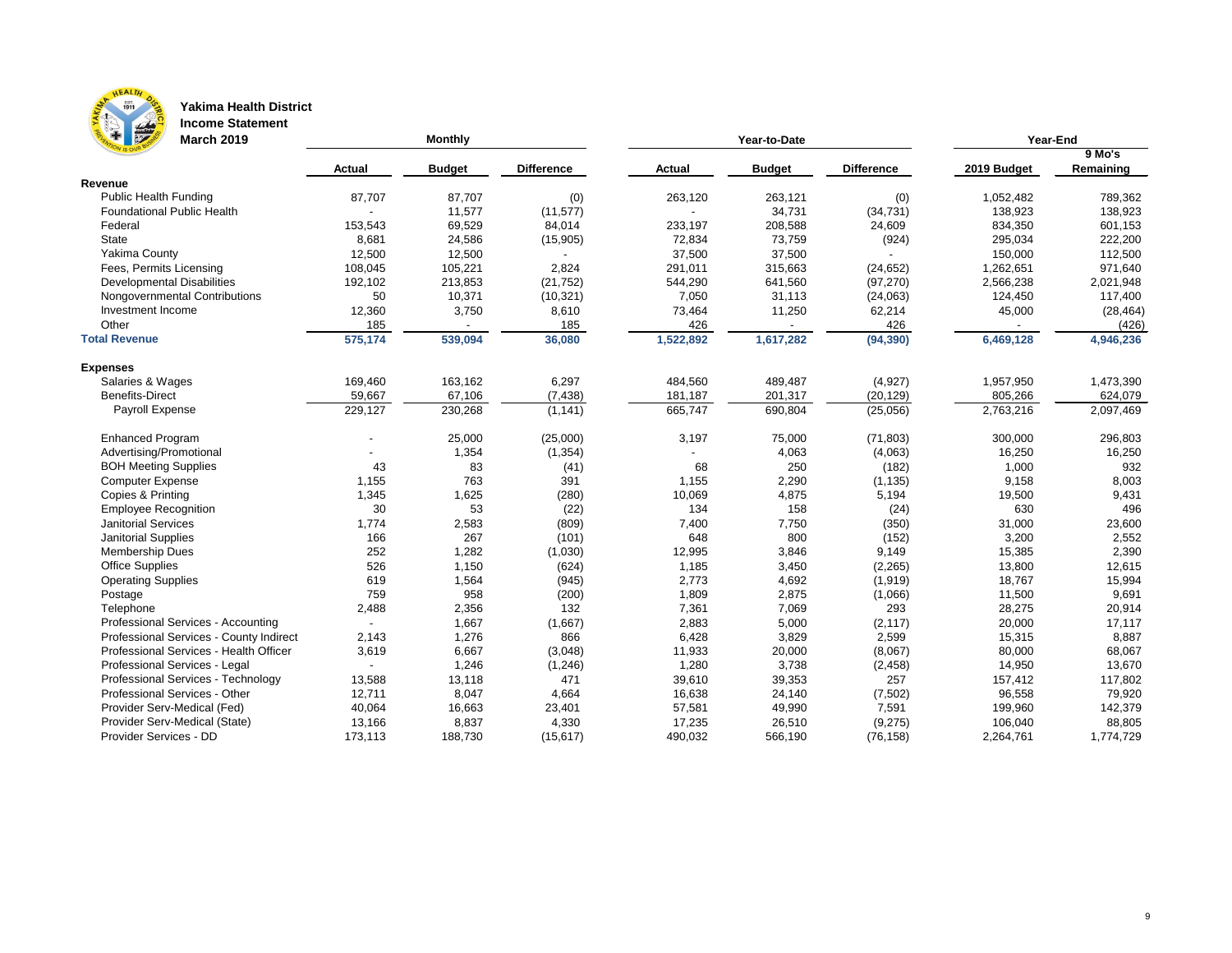

## **Yakima Health District**

**Income Statement**

| The Congress of the Congress of<br><b>March 2019</b> |               | <b>Monthly</b> |                   | Year-to-Date  |               |                   | Year-End    |            |  |
|------------------------------------------------------|---------------|----------------|-------------------|---------------|---------------|-------------------|-------------|------------|--|
|                                                      |               |                |                   |               |               |                   |             | $9$ Mo's   |  |
|                                                      | <b>Actual</b> | <b>Budget</b>  | <b>Difference</b> | <b>Actual</b> | <b>Budget</b> | <b>Difference</b> | 2019 Budget | Remaining  |  |
| <b>Expenses (Cont.)</b>                              |               |                |                   |               |               |                   |             |            |  |
| <b>Contracted Services</b>                           | 177           | 4,117          | (3,940)           | 1,699         | 12,350        | (10, 651)         | 49,400      | 47,701     |  |
| <b>Temp Worker</b>                                   |               | 208            | (208)             |               | 625           | (625)             | 2,500       | 2,500      |  |
| <b>Client's Related Expenses</b>                     |               | 42             | (42)              | 222           | 125           | 97                | 500         | 278        |  |
| <b>Interpreting Services</b>                         |               | 38             | (38)              |               | 113           | (113)             | 450         | 450        |  |
| Laboratory & Pharmacy Supplies                       | 811           | 496            | 315               | 1,116         | 1,488         | (371)             | 5,950       | 4,834      |  |
| <b>Bank Fees</b>                                     |               | 92             | (92)              |               | 275           | (275)             | 1,100       | 1,100      |  |
| Fuel                                                 | 1,493         | 1,517          | (24)              | 2,381         | 4,550         | (2, 169)          | 18,201      | 15,820     |  |
| Insurance                                            | 3,378         | 3,378          | (0)               | 10,134        | 10,135        | (0)               | 40,538      | 30,404     |  |
| Miscellaneous                                        | 34            | 333            | (300)             | 309           | 1,000         | (691)             | 4,000       | 3,691      |  |
| <b>Operating Rental &amp; Leases</b>                 | 6,988         | 6,765          | 223               | 20,468        | 20,294        | 173               | 81,177      | 60,709     |  |
| <b>Rent Storage</b>                                  | 219           | 209            | 10                | 657           | 627           | 30                | 2,509       | 1,852      |  |
| Repair & Maintenance (Car/Bldg.)                     | 4,205         | 1,498          | 2,707             | 4,980         | 4,494         | 487               | 17,975      | 12,995     |  |
| Small Tools & Equip/Asset Repl.                      | 2,652         | 535            | 2,117             | 4,570         | 1,606         | 2,963             | 6,425       | 1,855      |  |
| Training                                             | 1,272         | 4,751          | (3, 478)          | 3,951         | 14,253        | (10, 301)         | 57,010      | 53,059     |  |
| Travel                                               | 6,837         | 14,268         | (7, 431)          | 19,627        | 42,803        | (23, 175)         | 171,210     | 151,583    |  |
| <b>Utilities</b>                                     | 1,717         | 2,089          | (372)             | 5,742         | 6,268         | (526)             | 25,070      | 19,328     |  |
| Close Out Indirect Program                           | (6,988)       | (5,968)        | (1,020)           | (20, 468)     | (17, 904)     | (2, 564)          | (71, 616)   | (51, 148)  |  |
| Less Pass-Through Expenses                           | (1, 168)      | (797)          | (371)             | (1,795)       | (2, 390)      | 595               | (9,560)     | (7, 765)   |  |
| <b>Total Expenses</b>                                | 518,315       | 549,126        | (30, 811)         | 1,411,756     | 1,647,379     | (235, 623)        | 6,589,516   | 5,177,760  |  |
| <b>Excess/(Loss on) Revenue</b>                      | 56,859        | (10, 032)      | 66,891            | 111,136       | (30,097)      | 141,233           | (120, 388)  | (231, 524) |  |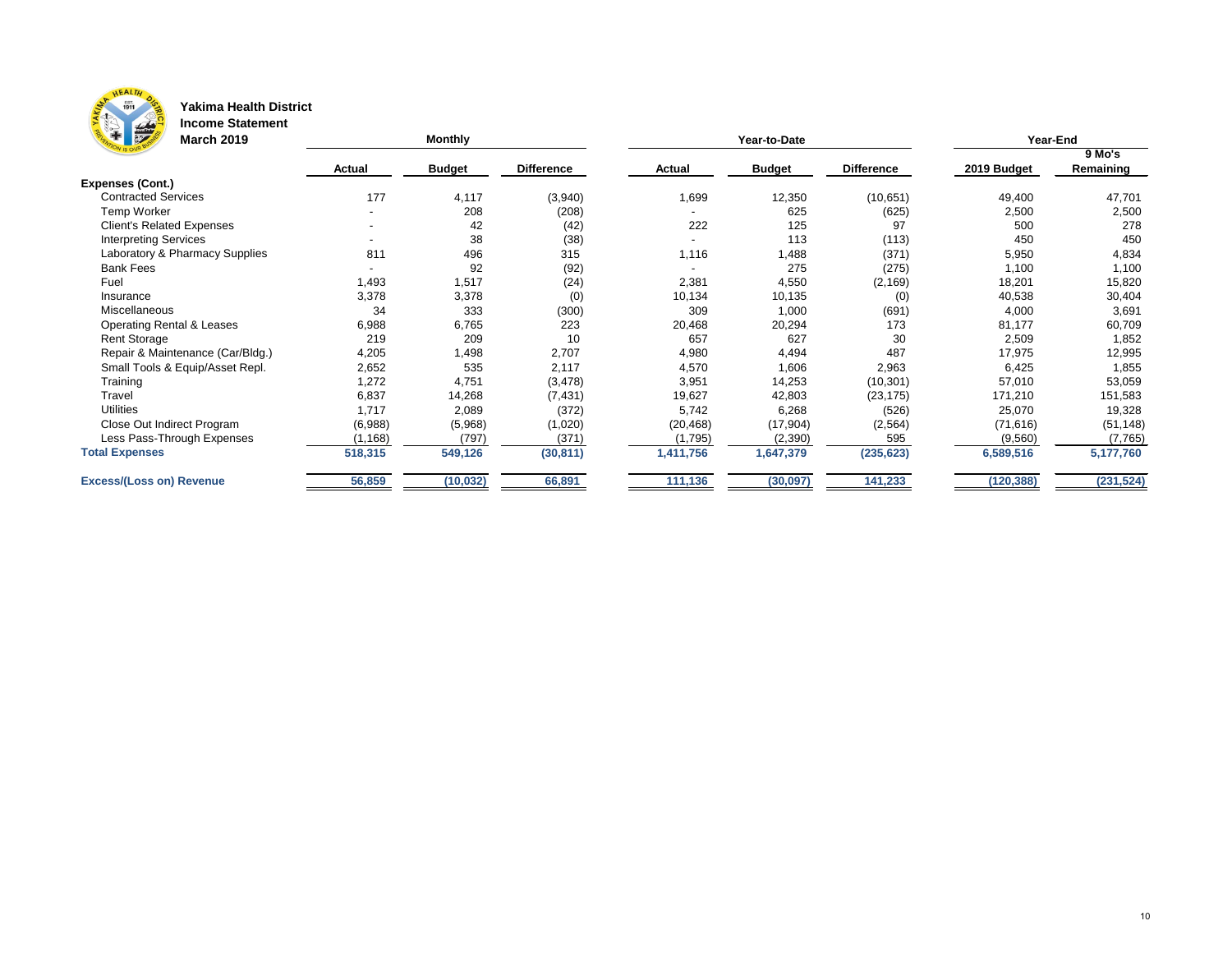### **YAKIMA HEALTH DISTRICT Preliminary Monthly Financial Summary by Program for March 2019** *Yrly Budget Rev**Yrly Budget Rev**Yrly budget Exp*

|                                | <b>Budget YTD Percentage</b>                                   | 25.00%           |                               |                  |                  |                             |                 | 6,469,128        | 6,589,516 Original          |                |                                           |                                             |                                            |                                                      |                                 |
|--------------------------------|----------------------------------------------------------------|------------------|-------------------------------|------------------|------------------|-----------------------------|-----------------|------------------|-----------------------------|----------------|-------------------------------------------|---------------------------------------------|--------------------------------------------|------------------------------------------------------|---------------------------------|
|                                |                                                                |                  |                               |                  | 23.54%           | 21.42%                      |                 | 25.00%           | 25.00%                      |                |                                           |                                             |                                            |                                                      |                                 |
|                                |                                                                |                  | <b>Actual - Current Month</b> |                  |                  | Actual - Year to Date (YTD) |                 |                  | Budget - Year To Date (YTD) |                | <b>Budget Variance</b><br>from YTD actual | Year to date                                | Year to date                               | Admin &<br>Support                                   |                                 |
|                                |                                                                |                  |                               |                  |                  |                             |                 |                  |                             |                |                                           |                                             |                                            | Programs                                             |                                 |
| $rac{\text{Prog}}{\text{No.}}$ | <b>Program Description</b>                                     | Revenue          | <b>Expense</b>                | $Net$            | Revenue          | Expense                     | <u>Net</u>      | Revenue          | <b>Expense</b>              | $Net$          | Amount (Over) or<br><b>Under Budget</b>   | <b>Actuals</b><br>(Expenses<br><u>only)</u> | <b>Budget</b><br>(Expenses<br><u>only)</u> | <u>Amount</u><br>(Over) or<br>Under<br><b>Budget</b> | Comments                        |
|                                | 111 YHD Vehicles                                               |                  | (748)                         | 748              | $\sim$           | (690)                       | 690             | $\sim$           | $\sim$                      | $\sim$         | 690                                       |                                             |                                            |                                                      |                                 |
|                                | 100 Administrator & Health Officer                             | 12,360           | 10 <sup>°</sup>               | 12,350           | 73,464           | 10                          | 73,454          | 11,250           | $\sim$                      | 11,250         | 62,204                                    | 99,955                                      | 96,049                                     |                                                      | $(3,907)$ Gain on Inv. Interest |
|                                | 110 Information Systems                                        |                  | 4,581                         | (4,581)          | $\sim$           | 11,742                      | (11, 742)       |                  | <b>Section</b>              | $\sim$         | (11, 742)                                 |                                             | 18,626                                     |                                                      | 18,626 FPHS Funds - \$11,742    |
|                                | 113 Strategic Planning and Partnership                         | 14,712           | 17,786                        | (3,074)          | 42,691           | 47,967                      | (5,276)         | 54,503           | 52,868                      | 1,635          | (6,911)                                   |                                             |                                            |                                                      | FPHS Funds - \$5,276            |
|                                | 120 Community Health Administration                            |                  |                               | (1)              | ÷                |                             | (1)             |                  | <b>Contract</b>             | $\sim$         | (1)                                       | 4,374                                       | 4,863                                      | 490                                                  |                                 |
|                                | 130 Building, Fixtures                                         | <b>Contract</b>  | $\sim$                        | $\sim$           | $\sim$           | <b>Section</b>              | $\sim$          | <b>Contract</b>  | $\sim$                      | $\sim$         |                                           | 20,468                                      | 20,294                                     | (174)                                                |                                 |
|                                | 150 EH Administration                                          |                  | 6                             | (6)              | $\sim$           | -6                          | (6)             | $\sim$ 100 $\pm$ | $\sim$                      | ۰.             | (6)                                       | 29,678                                      | 29,668                                     | (10)                                                 |                                 |
|                                | 160 Business Management                                        | 185              | 194                           | (8)              | 426              | 432                         | (6)             | <b>Contract</b>  | <b>Contract</b>             | $\sim$         | (6)                                       | 73,002                                      | 80,005                                     | 7,003                                                |                                 |
|                                | 161 Bus Mgmt Unallocated                                       | 3,333            | 185                           | 3,149            | 10,000           | 3,369                       | 6,631           | 10,000           | 9,083                       | 918            | 5,713                                     |                                             |                                            |                                                      |                                 |
|                                | 170 Personnel                                                  |                  |                               | (1)              | $\sim$           |                             | (1)             |                  | <b>Section</b>              | $\sim$         | (1)                                       | 8,058                                       | 6,161                                      | (1,897)                                              |                                 |
|                                | 171 Agency Training                                            | 917              | 157                           | 759              | 2,750            | 3,532                       | (782)           | 2,750            | 1,691                       | 1,059          | (1,841)                                   |                                             |                                            |                                                      |                                 |
|                                | 172 HR Legal/Sound Employment                                  | 708              | $\sim$                        | 708              | 2,125            |                             | 2,125           | 2,125            | 1,050                       | 1,075          | 1,050                                     |                                             |                                            |                                                      |                                 |
|                                | 173 Kresge Contribution                                        |                  | $\sim$                        | ٠.               | ٠                | 3,469                       | $(3,469)$ T     | 31,113           | 31,113                      | $\sim$         | (3, 469)                                  |                                             |                                            |                                                      | Revenue received PY             |
|                                | 221 SNAP ED                                                    | 1,662            | 1,412                         | 250              | 4,289            | 3,539                       | 750             | 7,643            | 6,893                       | 750            |                                           |                                             |                                            |                                                      |                                 |
|                                | 223 Tobacco Prevention & Education                             | 548              | 548                           |                  | 6,292            | 6,292                       |                 | 2,000            | 2,000                       |                |                                           |                                             |                                            |                                                      |                                 |
|                                | 225 Child Death Review<br>$\mathbf{1}$                         | 542              | 102                           | $440$            | 1,625            | 566                         | 1,059           | 1,625            | 1,251                       | 374            | 685                                       |                                             |                                            |                                                      |                                 |
|                                | 290 Medicaid Admin Match-YHD                                   | 15,335           | 618                           | 14,717           | 15,335           | 3,028                       | 12,307          | 12,500           | 3,972                       | 8,528          | 3,780                                     |                                             |                                            |                                                      |                                 |
|                                | 309 Medical Records                                            | 632              | 320                           | 311              | 1,855            | 1,136                       | 719             | 1,625            | 956                         | 669            | 50                                        |                                             |                                            |                                                      |                                 |
|                                | 320 DOHCC - Immunizations                                      |                  | $\overline{0}$                | (0)              | $\sim$           |                             | (1)             |                  | $\sim$ 10 $\pm$             | $\blacksquare$ | (1)                                       |                                             |                                            |                                                      |                                 |
|                                | 321 DOHCC-Prenatal Hep B                                       | 292              | $\sim$                        | 292              | 875              | <b>Contract</b>             | 875             | 1,125            | 359                         | 767            | 109                                       |                                             |                                            |                                                      |                                 |
|                                | 322   Immunization Promotion                                   | 1,681            | 1,609                         | 72               | 6,177            | 5,010                       | 1,167           | 5,466            | 4,562                       | 904            | 263                                       |                                             |                                            |                                                      |                                 |
|                                | 325 State Vaccine Monitoring                                   |                  | 83                            | (83)             | $\sim$           | 247                         | (247)           |                  |                             |                | (247)                                     |                                             |                                            |                                                      |                                 |
|                                | $331$ STD - DOH staff                                          | 1,909            | 1,368                         | 542              | 5,704            | 4,079                       | 1,625           | 4,368            | 3,762                       | 606            | 1,019                                     |                                             |                                            |                                                      |                                 |
|                                | 332 STD-Yakima                                                 | 12,708           | 7,341                         | 5,368            | 38,165           | 24,121                      | 14,044          | 38,125           | 36,965                      | 1,160          | 12,884                                    |                                             |                                            |                                                      |                                 |
|                                | 349 Tuberculosis Program<br>350 HIV Testing                    | 37,297<br>10,283 | 19,461<br>10,283              | 17,836<br>$\sim$ | 66,463<br>24,633 | 60,214<br>24,633            | 6,250<br>$\sim$ | 50,887<br>24,759 | 49,705<br>24,759            | 1,183<br>н.    | 5,067                                     |                                             |                                            |                                                      |                                 |
|                                | 351 HIV PrEP                                                   | 737              | 737                           | $\sim$           | 3,554            | 3,554                       |                 | 2,252            | 2,252                       | $\sim$         |                                           |                                             |                                            |                                                      |                                 |
|                                | 352 Adult Viral Hepatitis                                      | 5,646            | 8,327                         | (2,681)          | 16,852           | 18,694                      | (1, 842)        | 19,460           | 18,461                      | 999            | (2,841)                                   |                                             |                                            |                                                      | DOH R.V. Micro-Grant            |
|                                | 390 Other Comm Diseases                                        | 28,667           | 29,820                        | (1, 153)         | 86,000           | 84,866                      | 1,134           | 108,231          | 106,667                     | 1,564          | (430)                                     |                                             |                                            |                                                      |                                 |
|                                | 430 Colon Screening                                            | 4,929            | 4,547                         | 383              | 8,408            | 7,628                       | 780             | 11,043           | 10,352                      | 691            | 89                                        |                                             |                                            |                                                      |                                 |
|                                | <b>Breast/Cervical Cancer-Direct</b><br>431 Services/Operation | 74,988           | 71,081                        | 3,907            | 137,199          | 134,849                     | 2,351           | 131,027          | 129,302                     | 1,725          | 626                                       |                                             |                                            |                                                      |                                 |
|                                | 432 Komen Funding                                              |                  |                               | $\sim$           | 7,000            |                             | 7,000           |                  | $\sim$                      | $\blacksquare$ | 7,000                                     |                                             |                                            |                                                      |                                 |
|                                | 450 Wisewoman                                                  | 2,559            | 3,001                         | (441)            | 2,559            | 3,001                       | (441)           |                  |                             | $\blacksquare$ | (441)                                     |                                             |                                            |                                                      | New Porgram                     |
|                                | 520 Drinking Water                                             | (73)             | 4,243                         | (4,316)          | 16,240           | 12,517                      | 3,723           | 17,500           | 17,100                      | 400            | 3,323                                     |                                             |                                            |                                                      |                                 |
|                                | 522 Water Quality- Sanitary Survey                             | 333              | $\sim$                        | 333              | 1,000            | 69                          | 931             | 3,000            | 2,270                       | 730            | 200                                       |                                             |                                            |                                                      |                                 |
|                                | 523 DOE Well Drilling Inspections                              | 11,042           | 2,265                         | 8,777            | 14,375           | 7,330                       | 7,045           | 7,500            | 6,487                       | 1,013          | 6,032                                     |                                             |                                            |                                                      |                                 |
|                                | 530 Solid Waste Permits/Tonnage                                | 3,473            | 3,800                         | (327)            | 10,808           | 11,623                      | (815)           | 11,283           | 11,097                      | 186            | (1,001)                                   |                                             |                                            |                                                      |                                 |
|                                | 531 Solid Waste Nuisances                                      | 4,903            | 4,435                         | 468              | 18,939           | 20,506                      | (1, 567)        | 14,259           | 13,297                      | 962            | (2,529)                                   |                                             |                                            |                                                      | Increased FTE                   |
|                                | 532 Solid Waste Facilities                                     | 2,766            | 954                           | 1,813            | 8,083            | 2,529                       | 5,554           | 10,784           | 7,085                       | 3,699          | 1,855                                     |                                             |                                            |                                                      |                                 |
|                                | 533 Bio-Solids                                                 |                  | 149                           | (149)            | $\sim$           | 454                         | (454)           | 1,011            | 862                         | 149            | (603)                                     |                                             |                                            |                                                      |                                 |
|                                | 534 Proper Syringes Program Outreach                           | 469              | 361                           | 108              | 1,632            | 1,454                       | 178             | 1,662            | 1,525                       | 137            | 41                                        |                                             |                                            |                                                      |                                 |
|                                | 540 OSS & Land Develop                                         | 24,694           | 23,838                        | $856$            | 81,133           | 83,554                      | $(2,421)$ T     | 101,650          | 101,624                     | $26 \mid$      | (2, 447)                                  |                                             |                                            |                                                      | Expected to Inc in Summer       |

| Internal Serv- Vehicles/Copiers   Personal Health Program |                           | <b>Envil</b> |
|-----------------------------------------------------------|---------------------------|--------------|
| Admin & Support                                           | Communicable Disease Prog | Deve         |
| Assets replacements/PERS1                                 | Adult Hepatitis Program   | <b>Vital</b> |
| Agency Trg/HR Legal                                       | Breast & Colon Program    | Indire       |

| on. Health Program          |
|-----------------------------|
| opmental Disability Program |
| <b>Records</b>              |
| ct cost Rate Allocation     |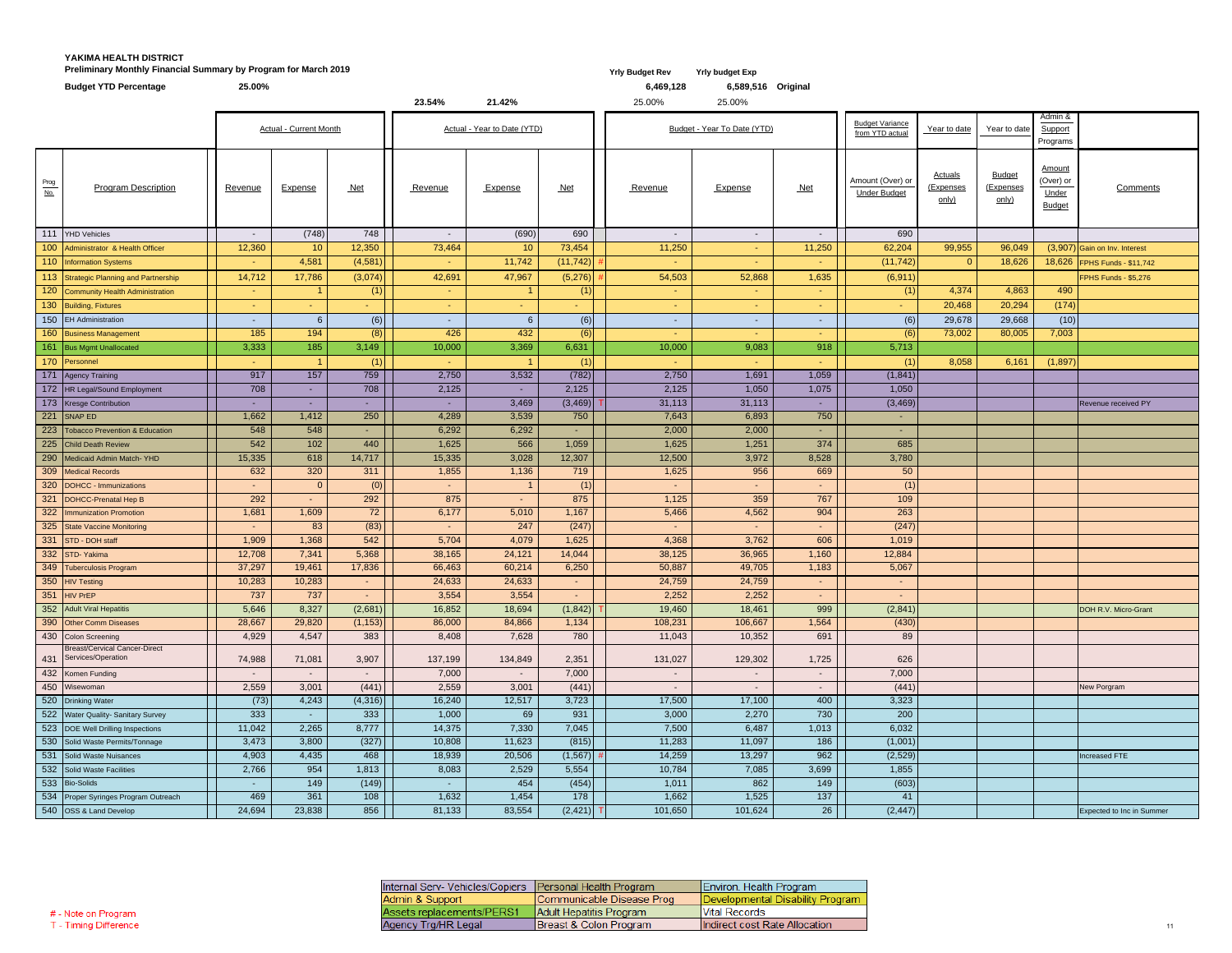#### **YAKIMA HEALTH DISTRICT Preliminary Monthly Financial Summary by Program for March 2019**

**Yrly Budget Rev Yrly budget Exp**

| <b>Budget YTD Percentage</b> |                                        | 25.00%                        |                          |          | 23.54%                      | 21.42%     |              | 6,469,128<br>25.00%         | 6,589,516 Original<br>25.00% |                                           |                                         |                                             |                                     |                                                      |                                |
|------------------------------|----------------------------------------|-------------------------------|--------------------------|----------|-----------------------------|------------|--------------|-----------------------------|------------------------------|-------------------------------------------|-----------------------------------------|---------------------------------------------|-------------------------------------|------------------------------------------------------|--------------------------------|
|                              |                                        | <b>Actual - Current Month</b> |                          |          | Actual - Year to Date (YTD) |            |              | Budget - Year To Date (YTD) |                              | <b>Budget Variance</b><br>from YTD actual | Year to date                            | Year to date                                | Admin &<br>Support<br>Programs      |                                                      |                                |
| Prog<br>No.                  | <b>Program Description</b>             | Revenue                       | <b>Expense</b>           | $Net$    | Revenue                     | Expense    | $Net$        | Revenue                     | <b>Expense</b>               | $Net$                                     | Amount (Over) or<br><b>Under Budget</b> | <b>Actuals</b><br><u>(Expenses</u><br>only) | <b>Budget</b><br>Expenses)<br>only) | <b>Amount</b><br>(Over) or<br>Under<br><b>Budget</b> | Comments                       |
|                              | 550 Vector                             | 1,417                         | 155                      | 1,261    | 4,250                       | 1,599      | 2,651        | 4,250                       | 4,162                        | 88                                        | 2,563                                   |                                             |                                     |                                                      | FPHS Funds - \$2,651           |
|                              | 560 Food Inspections                   | 38,525                        | 42,383                   | (3,858)  | 108,670                     | 123,753    | $(15,083)$ # | 108,750                     | 108,635                      | 115                                       | (15, 197)                               |                                             |                                     |                                                      | Increased FTE                  |
|                              | 561 Food Education                     | 1,638                         | 4,736                    | (3,098)  | 5,088                       | 14,072     | $(8,984)$ T  | 17,125                      | 16,975                       | 151                                       | (9, 135)                                |                                             |                                     |                                                      | <b>Qrtrly On-Line Payments</b> |
|                              | 562 School Food Program                | 931                           | 554                      | 378      | 2,538                       | 1,073      | 1,465        | 6,188                       | 6,139                        | 49                                        | 1,416                                   |                                             |                                     |                                                      |                                |
|                              | 563 Itinerant Food Program             | 3,041                         | 1,898                    | 1,142    | 6,510                       | 3,397      | 3,113        | 11,250                      | 11,143                       | 107                                       | 3,006                                   |                                             |                                     |                                                      |                                |
|                              | 580 Water Recreation & Camps           | 15,818                        | 8,309                    | 7,509    | 30,767                      | 15,633     | 15,134   T   | 14,250                      | 14,131                       | 119                                       | 15,014                                  |                                             |                                     |                                                      | 1st Qrtr Invoicing             |
|                              | 680 Developmental Disability           | 186,048                       | 188,894                  | (2,846)  | 528,979                     | 536,443    | $(7,464)$ #  | 608,253                     | 611,231                      | (2,978)                                   | (4, 485)                                |                                             |                                     |                                                      | Increased FTE                  |
|                              | 681 Developmental Disability - Info/Ed | 6,054                         | 6,054                    |          | 15,311                      | 15,311     | <b>Sec</b>   | 33,307                      | 33,307                       | $\sim$                                    |                                         |                                             |                                     |                                                      |                                |
|                              | 710 Vital Records                      | 19,984                        | 22,160                   | (2, 176) | 53,090                      | 55,775     | (2,685)      | 52,600                      | 50,593                       | 2,007                                     | (4,692)                                 |                                             |                                     |                                                      | Increased FTE                  |
|                              | 790 Epidemiology                       | 1,667                         | 1,089                    | 578      | 5,000                       | 1,874      | 3,126        | 5,000                       | 4,352                        | 649                                       | 2,477                                   |                                             |                                     |                                                      |                                |
|                              | 791 Lead Case Mgmnt<br>- 1             | 500                           | 1,143                    | (643)    | 500                         | 1,435      | (935)        | 4,375                       | 3,811                        | 565                                       | (1,500)                                 |                                             |                                     |                                                      |                                |
|                              | 794 PHEPR-Bio Terrorism                | 18,398                        | 18,190                   | 208      | 42,789                      | 42,164     | 625          | 46,661                      | 46,036                       | 625                                       | (0)                                     |                                             |                                     |                                                      |                                |
|                              | 811 Assessment                         | 917                           | $\sim$                   | 917      | 2,750                       | $\sim$ $-$ | 2,750        | 2,750                       | 2,500                        | 250                                       | 2,500                                   |                                             |                                     |                                                      |                                |
|                              | 888 Indirect Cost Rate Allocation      | ж.                            | (124)                    | 124      | ж.                          | 698        | (698)        |                             | $\sim$                       | ж.                                        | (698)                                   |                                             |                                     |                                                      |                                |
|                              | 900 Enhanced Program                   | $\sim$                        | $\overline{\phantom{a}}$ |          | $\sim$                      | 3,197      | (3, 197)     | $\sim$                      | 75,000                       | (75,000)                                  | 71,803                                  |                                             |                                     |                                                      |                                |
|                              | <b>GRAND TOTAL</b>                     | 575,174                       | 518,315                  | 56,859   | 1,522,892                   | 1,411,756  | 111,136      | 1,617,282                   | 1,647,379                    | (30, 097)                                 | 141,233                                 |                                             |                                     |                                                      |                                |

#### **TOTALS BY DEPARTMENT**

| Personal Health Program                 | 18,087         | 2,680   | 15,407                   | 27,540    | 13,424    | 14,117   | 23,768    | 14,117    | 9,652    | 4,465    |
|-----------------------------------------|----------------|---------|--------------------------|-----------|-----------|----------|-----------|-----------|----------|----------|
| Breast & Colon Program                  | 82,476         | 78,628  | 3,848                    | 155,167   | 145,477   | 9,690    | 142,069   | 139,653   | 2,416    | 7,274    |
| <b>Adult Hepatitis Program</b>          | 5,646          | 8,327   | (2,681)                  | 16,852    | 18,694    | (1,842)  | 19,460    | 18,461    | 999      | (2,841)  |
| Communicable Disease Prog               | 97,289         | 73,254  | 24,035                   | 241,676   | 211,170   | 30,506   | 248,963   | 240,648   | 8,315    | 22,191   |
| Environ. Health Program                 | 127,375        | 116,276 | 11,099                   | 352,822   | 341,734   | 11,088   | 377,122   | 368,566   | 8,557    | 2,532    |
| <b>Developmental Disability Program</b> | 192,102        | 194,948 | (2,846)                  | 544,290   | 551,753   | (7, 464) | 641,560   | 644,538   | (2,978)  | (4, 485) |
| Admin & Support                         | 27,257         | 22,572  | 4,685                    | 116,581   | 60,153    | 56,428   | 65,753    | 52,868    | 12,885   | 43,542   |
| Internal Serv- Vehicles/Copiers         |                | (748)   | 748                      |           | (690)     | 690      |           |           |          | 690      |
| <b>Indirect cost Rate Allocation</b>    |                | (124)   | 124                      |           | 698       | (698)    |           |           |          | (698)    |
| <b>Vital Records</b>                    | 19,984         | 22,160  | (2, 176)                 | 53,090    | 55,775    | (2,685)  | 52,600    | 50,593    | 2,007    | (4,692)  |
| <b>Bus Mgmt Unallocated</b>             | 3,333          | 185     | 3,149                    | 10,000    | 3,369     | 6,631    | 10,000    | 9,083     | 918      | 5,713    |
| Agency Trg/HR Legal                     | 1,625          | 157     | 1,468                    | 4,875     | 7,001     | (2, 126) | 35,988    | 33,853    | 2,134    | (4,260)  |
| <b>Enhanced Program</b>                 | $\blacksquare$ | $\sim$  | $\overline{\phantom{a}}$ | $\sim$    | 3,197     | (3, 197) |           | 75,000    | (75,000) | 71,803   |
|                                         | 575,174        | 518,315 | 56,859                   | 1,522,892 | 1,411,756 | 111,136  | 1,617,282 | 1,647,379 | (30,097) | 141,233  |

| Internal Serv- Vehicles/Copiers   Personal Health Program |                           | Environ. Health Program          |
|-----------------------------------------------------------|---------------------------|----------------------------------|
| Admin & Support                                           | Communicable Disease Prog | Developmental Disability Program |
| Assets replacements/PERS1                                 | Adult Hepatitis Program   | <b>Vital Records</b>             |
| Agency Trg/HR Legal                                       | Breast & Colon Program    | Indirect cost Rate Allocation    |